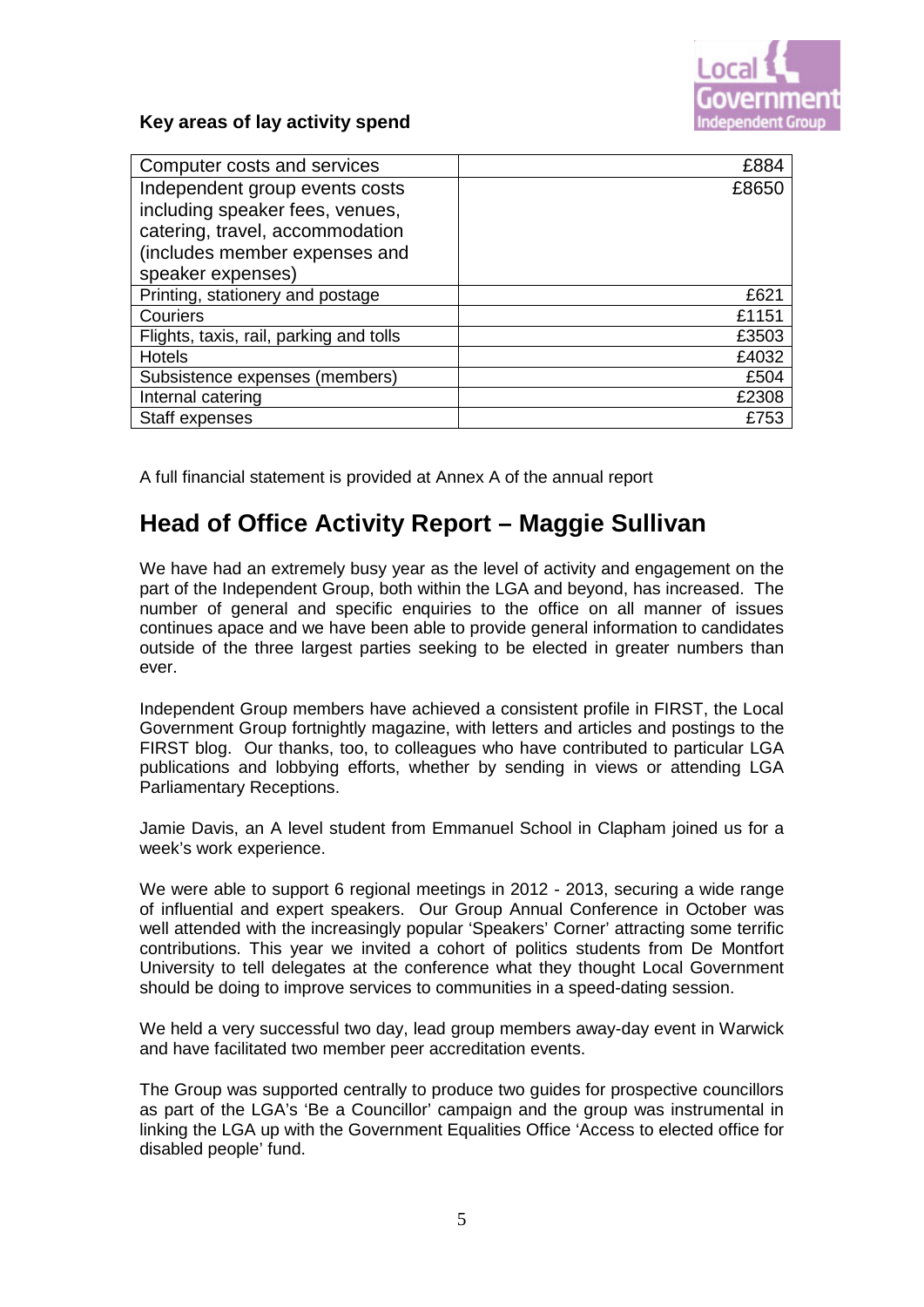

Group elections for the posts of Leader, Deputy Leader and Treasurer Inde saw us printing and posting some 2,000 sets of ballot papers to group members in June.

The support to our group members has picked up apace following elections on 2<sup>nd</sup> May through the offices of Jon Huish, Graham Brown, Stuart Drummond and Tony Clarke in their roles as lead group peers.

We are putting in place induction sessions for Independent Group members who were elected for the first time on  $2^{nd}$  May.

We welcome visits in person from Independent Group members to the Group Office, and will happily give you a guided tour to the facilities available in Local Government House. Do, please, get in touch with us with your queries and concerns. Even if we don't know the answer to a question ourselves, the Local Government Group enjoys a collective expertise which is always available to you. We can generally find a colleague who will be able to resolve any queries you have. If you want to visit the office please give us some notice so that we can re-arrange diaries accordingly. Thank you.

Vanessa Chagas went on maternity leave at the end of May and expects to return to work in January 2014 – my thanks to Vanessa for her outstanding support and all best wishes to Vanessa and Brian, her partner. Leanna Hay is now the Political Assistant for the group covering Vanessa's maternity leave and has made a terrific start in the post.

My appreciation for the support that many group members have given us in the office over the past year and our best wishes to you all for an equally successful 2013 / 2014 political year.

With kind regards,



### Maggie, Vanessa and Leanna

Jamie Davis, our work experience student in 2013 With Marianne and Maggie in the group office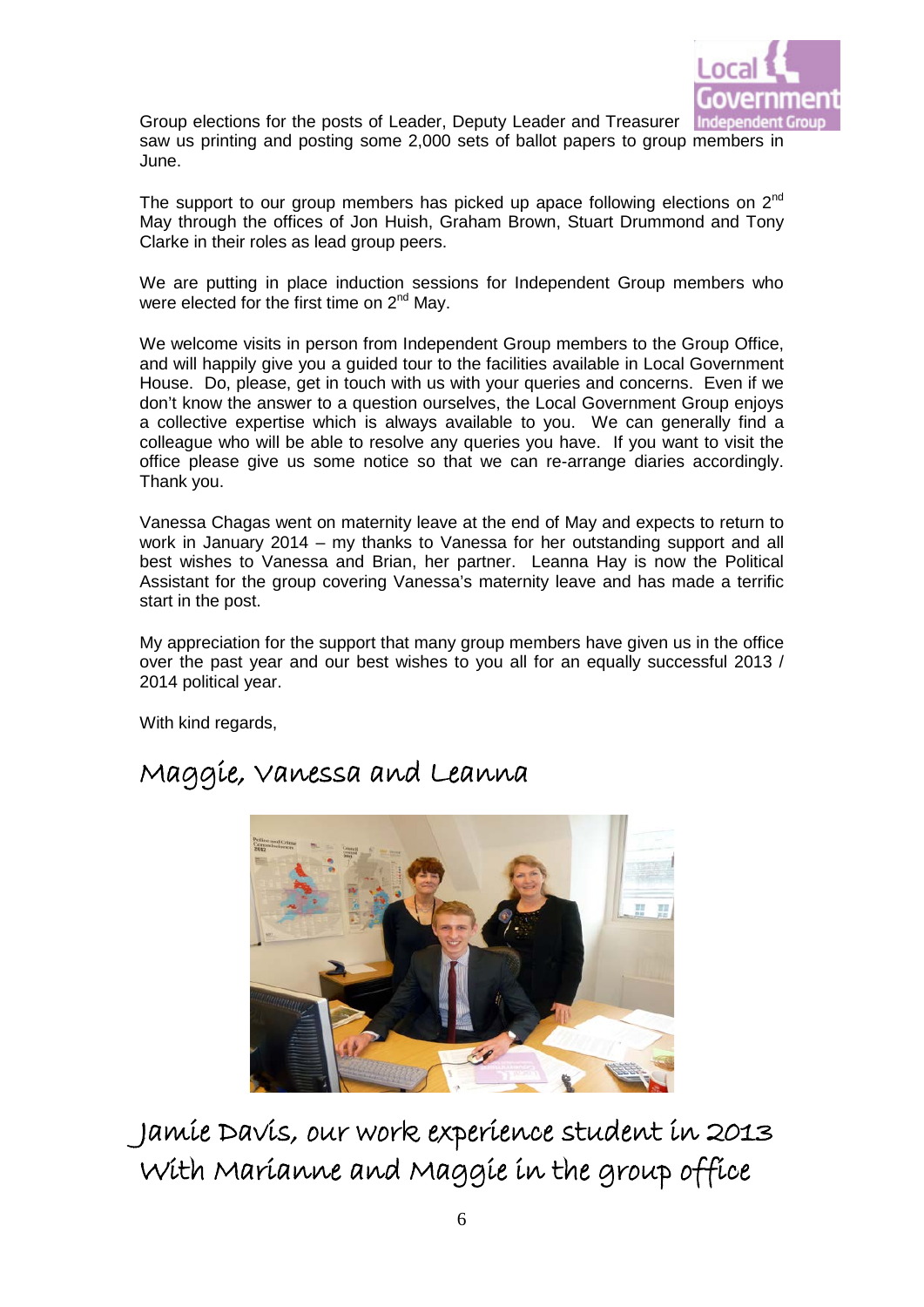

# **Independent Group Representative Reports**

The Independent Group appoints representatives to all Local Government Group Member Structures, to outside organisations and to European and International Bodies. Reports from our representatives follow below:

# **Programme Boards**

### **Children and Young People (CYP)**



#### **Councillor Apu Bagchi, Bedford Borough Council Deputy Chair**

Like many other Programme Boards, it has been a busy year for the CYP Board. The Board has had to deal with some difficult issues. I would like to highlight here some of the areas where CYP Board members have been actively engaged:

- The new OFSTED role in the inspection of council school improvement services. There has been a debate about the council's role in education since the General Election. With the advent of "free schools" and sharply increasing number of academies the supposedly strong strategic role for councils has been weakened. It is quite clear that Ofsted is continuing to move into the realm of improvement of councils' safeguarding and care, with the recruitment of regional inspectors. Ofsted is currently consulting on raising expectations of quality and driving improvement in early year's education and childcare by more frequent re-inspection and monitoring of childcare and early years providers and replacing the "satisfactory" judgment with "requires improvement" category.
- The LGA has a longstanding commitment to sector led improvement in children's services and in this context the demise of the Children's Improvement Board (CIB) by the DfE has been seen as harsh and unwelcome. The CYP Board has rightly recommended that support for CIB should continue to be provided by the LGA. It has to be acknowledged that the CIB was supported by a grant from the DfE and was due to receive £8.5m for its work in 2013-14. It is hoped that the co-ordinated work between LGA,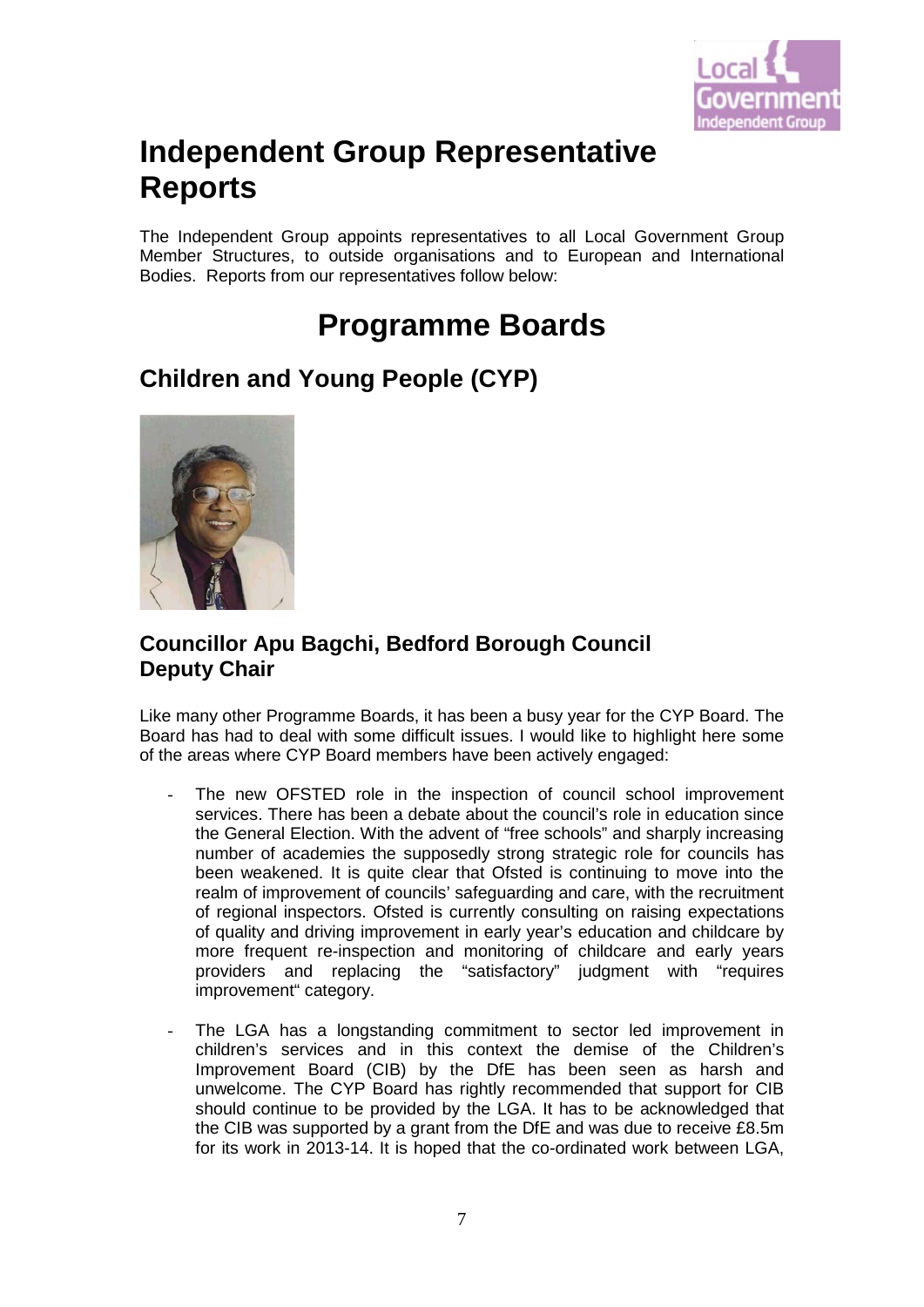

SOLACE and ADCS will be carried out in order to provide sector led improvement.

- A Children's Partnership has been set up to replace several Department of Health Programme Boards for children and young people. The core purpose of the Children's Partnership will be to bring together key national organisations accountable to policy, commissioning and delivery to improve children and young people's health outcomes.
- Child Poverty remains a critical reminder to the CYP Board that every local authority has the duty to prepare and publish child poverty needs assessment. The LGA welfare reform programme has commissioned a research project which will look at impact and typologies for those most affected including troubled families, and positive local responses.
- The Children and Families Bill has completed its commons Report Stage and the Bill is expected to progress through the House of Lords in July. The CYP Board is keen to see the Bill secures the best possible outcomes for all our children and young people.
- Last January the Government published "Further Action on Adopters: Finding more loving homes". The LGA, in partnership with SOLACE and ADCS, developed a set of actions to remove disincentives in the system and support councils to improve adopter recruitment. The recent indication points to the fact that the number of children placed for adoption has nearly doubled in the last year, demonstrating the progress being made by local authorities.
- Child Sexual Exploitation (CSE) remains a high profile issue. The LGA has provided support to the sector and launched a "National Conversation" last February in order to raise awareness of CSE. The annual conference in July will provide online resource materials including training packs and case studies.

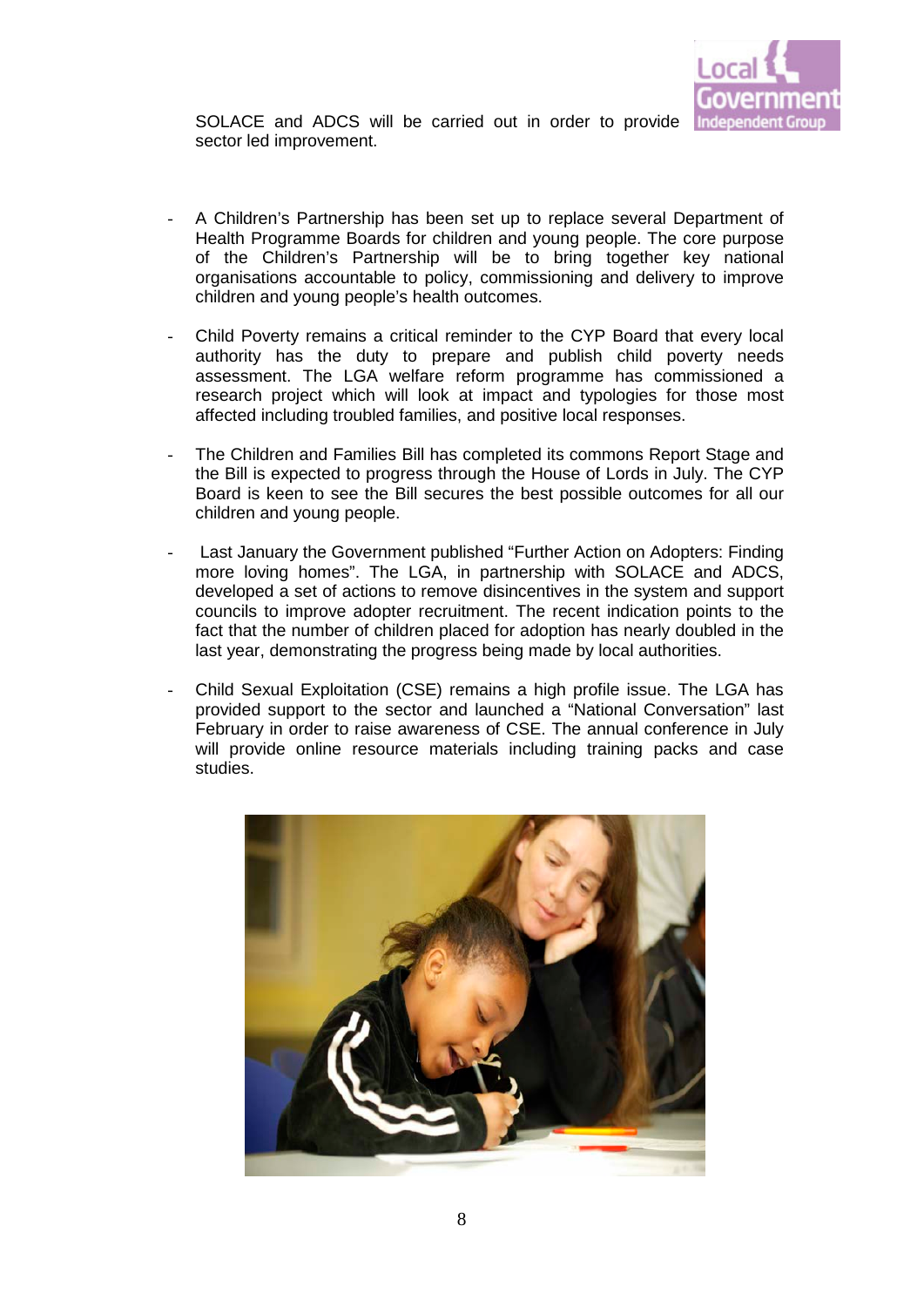

### **Community Health and Wellbeing (CHW)**



#### **Councillor Gillian Ford, London Borough of Havering Deputy Chair**

The Community Health and Wellbeing Board have had a frenetic year with the Health and Care Support Act and the transference of Public Health back under the control of local authorities.

External events and attendance on behalf of the LGA have included round-table discussions on 'Tackling illicit Tobacco for better Health', Public Health 'Toolkit for Engaging Local Business' and 'Health and Human Rights'.

In relation to Dementia, events attended were, 'Dementia Action Alliance', 'Making London a Dementia friendly city' and a workshop with the BSI on the development of Dementia standards.

Lead members met with the Nuffield Trust carrying out a review of aggregate assessment of providers of health and social care in England with the intention of developing a Rating System.

Additional invitations to represent the LGA came from Action on Hearing Loss at the launch of 'Case for tackling hearing loss in care homes' and the launch of 'Hearing Screening for Life' Campaign, aimed at introducing a national screening test at the age of sixty five.

A plethora of LGA and co-signed, publications and reports have been amended and agreed by lead members including School Nurses, Hospital to Home, Fluoridation and Death Certification Reforms.

The big question being asked after the publication of Dilnot was; would the recommendations be implemented? Minsters confirmed at the National Children & Adult Services Conference that they would be; although the outcome was not at the recommended level.

The board has considered the financial implications of the Governments proposals for adult social care funding reform along with sector-led improvement for Adult Services and Health Reform, efficiency savings in Adult Social Care and Public Health funding.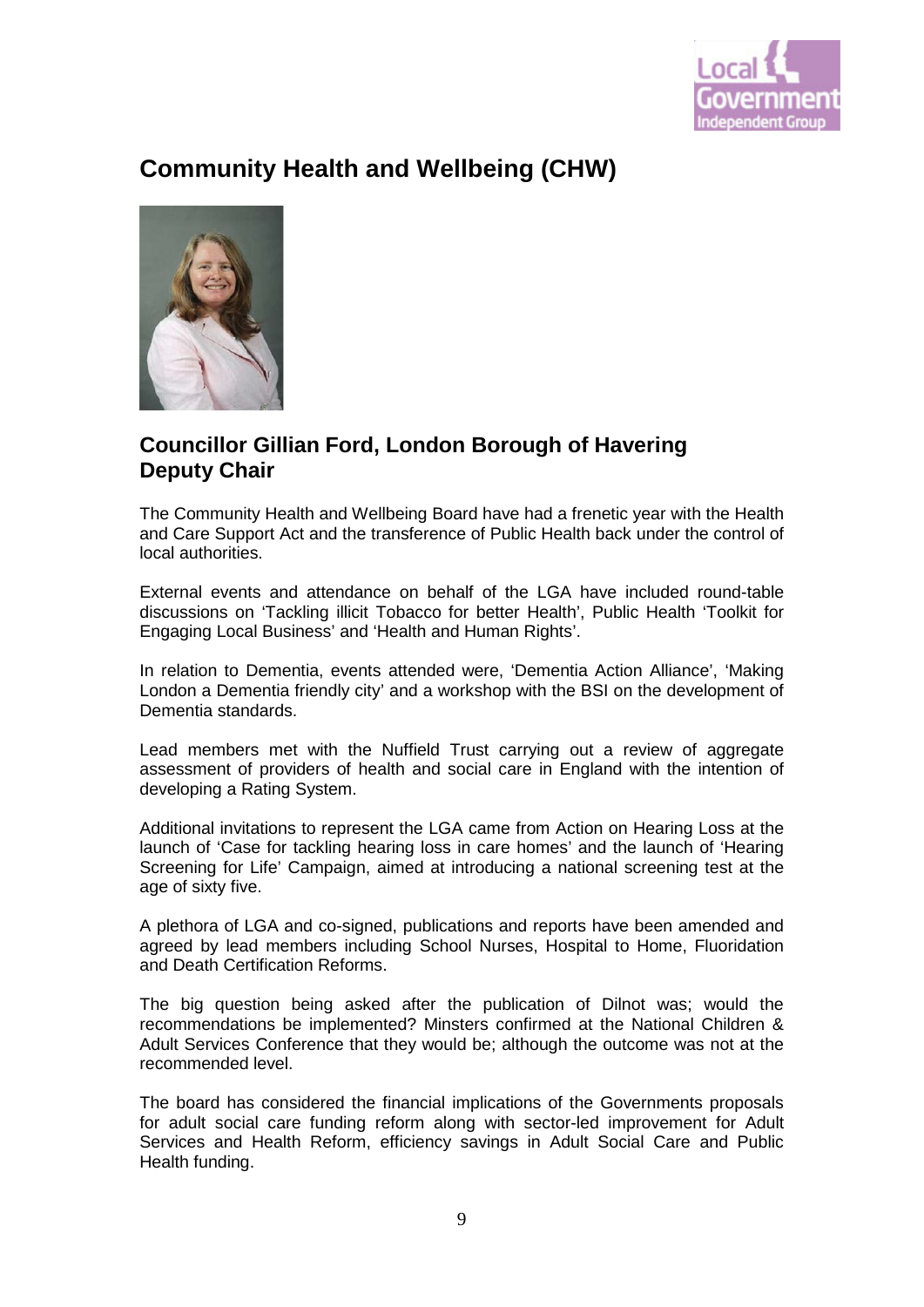

Local Authorities Public Health responsibilities have been examined, including the significance of Health and Wellbeing Boards, NHS Health Check Assessment, Healthwatch, Health Protection and Health Reconfiguration.

Dignity in care has been at the heart of all work, which became more poignant when lead members agreed the joint Winterbourne concordat with key partners. Consideration was also given to the implications for Local Authorities, as a result of the Francis Report of the Mid Staffordshire NHS Foundation Trust Public Inquiry.

The necessity to implement integrated care has grown in pace. Board discussions and the LGA conference on 'Commissioning for Integrated Health and Care' were the precursor to Minister Norman Lamb's Integrated Care pioneer programme. The programme has resulted in fortnightly meetings in Whitehall with key partners, working in collaboration to make integration work.

A Health and Wellbeing System Improvement Steering Group has been established with key stakeholders, including Lead Members, Department of Health, Department of Education, NHS England, Public Health England, and the Care Quality Commission. What has been made very clear is that **all** parties are in agreement that we need to work collaboratively for the health and wellbeing of residents and the reduction of budgets; we now need to see the implementation.

### **Culture, Tourism and Sport (CTS)**



#### **Councillor Geoff Knight, Lancaster Deputy Chair**

#### **Spending Review**

The LGA's submission to the Treasury makes the case for giving councils the powers to maximise the contribution of cultural services to enable local growth. This includes:

- Insisting on a new approach to lottery funding,
- DCMS to recognise that libraries will be a key for accessing Universal Credit.
- Suggesting a partnership approach to keeping the broadband roll-out on track
- Investment in physical activity to tackle obesity and improve public health.